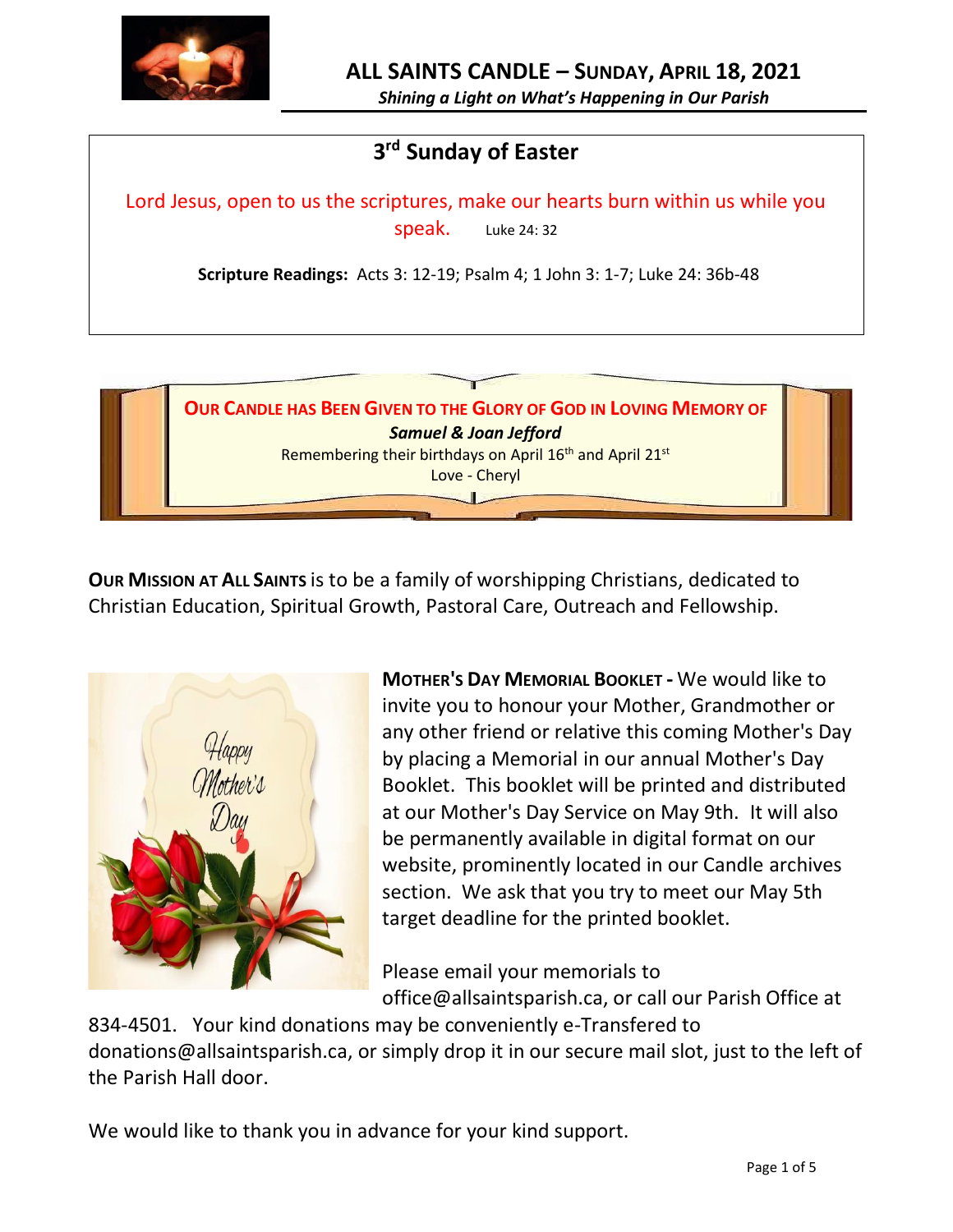**ALL SAINTS IS OPEN FOR LIVE SERVICES -** There are several key changes from our



previous Level-2 state, which we will highlight below. However, please be sure to read the complete Diocesan guidelines by [clicking](http://allsaintsparish.ca/document_library/COVID-19/210324%20COVID-19%20Revised%20Alert%20Level%202%20effective%20March%2027%202021.pdf)  [here.](http://allsaintsparish.ca/document_library/COVID-19/210324%20COVID-19%20Revised%20Alert%20Level%202%20effective%20March%2027%202021.pdf)

• Our Parishes has resumed operations based on February 01, 2021 version of the "Many Members - [One Body" \(MMOB\)](https://anglicanenl.net/home/wp-content/uploads/2021/02/Many-Members-One-Body-February-2021.pdf) guidelines

document. This includes meetings of Vestry, ACW, Men's Fellowship, Bible Study, etc…

- All attendees MUST pre-register for ANY gathering. You may do so online by [clicking here,](http://allsaintsparish.ca/covid-pre-registration-form) or you may call our Parish Office at 834-4501
- The maximum capacity at indoor gatherings is 100
- People may share a pew with any of their 20 consistent close contacts
- Masks must be worn at all times at all indoor gatherings, except to consume the Eucharist, or by a speaker or solo performer.
- During a 60-minute service, there can only be a maximum of 30 minutes of singing by a soloist or choir. The congregation is only permitted to sing one hymn, which must be just prior to exiting.
- Virtual or curb-side drop-off fundraising may resume with a maximum of 50 volunteers in the building

**PRE-RECORDED SERVICES ARE NOW ONLINE** – In our efforts to keep you up to date with all that is happening in our Parish, please visit our website at [allsaintsparish.ca,](http://allsaintsparish.ca/) or simply [click here](http://allsaintsparish.ca/recorded-church-services) to view our pre-recorded services.

**AGM** - Vestry has reinstated the Church Re-Opening Taskforce Team to develop a COVID safe plan to host our Annual General Meeting (AGM). If approved by Vestry, it will then be forwarded to the Diocese for their review, and hopefully their approval. We will keep you advised of any updates. This team will continue their planning utilizing virtual team meetings.

**DO WE HAVE YOUR EMAIL ADDRESS?** - Now, more than ever, email is becoming one of the safest and quickest ways for our Parish to keep you informed. We would love to have your email address so that we may include you in our email bulletins and information notices. Please email it to [communications@allsaintsparish.ca,](mailto:communications@allsaintsparish.ca?subject=eMail%20Address%20Update) or simply [click here](http://allsaintsparish.ca/email_updates) to complete our online registration form.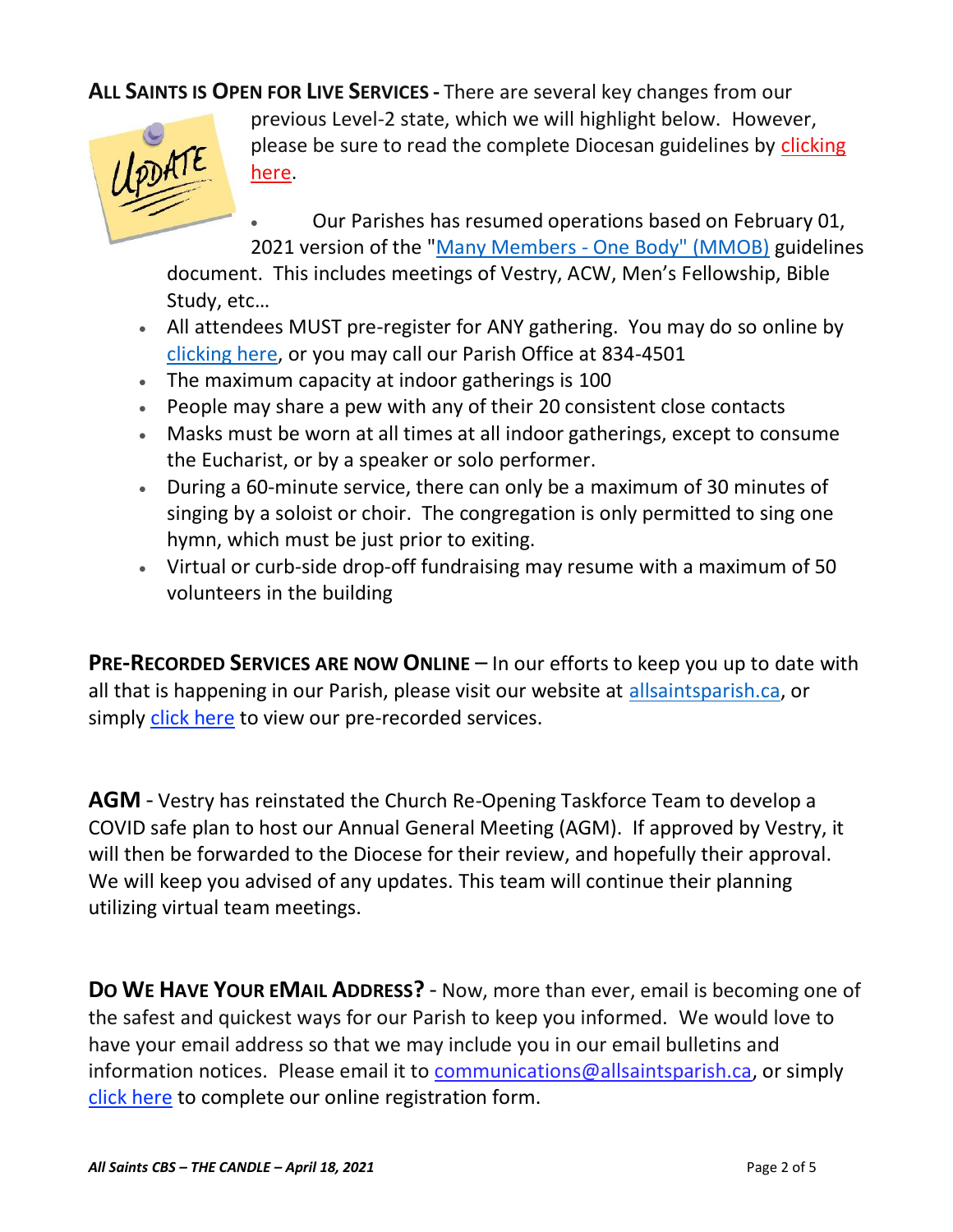**SPONSORING 'THE CANDLE'** - We would like to remind Parishioners and Friends that you may sponsor our weekly bulletin, **'***THE CANDLE***'**, and have it dedicated in memory of a loved one. Your personal tribute will be prominently posted on the Bible graphic located at the top of the front

page, and your kind donation of \$25 would be greatly appreciated. Additionally, you can honor a loved one by posting your favourite picture, along with a memorial verse, and your kind donation of \$50 for this full-page tribute is greatly appreciated. A paper copy of '*THE CANDLE*' is distributed at all Sunday services, and a digital copy is permanently archived on our Parish website at [allsaintsparish.ca](http://allsaintsparish.ca/thecandle.html)

**2021 CHURCH OFFERTORY ENVELOPES** - Because all Churches and buildings currently must remain closed to the general public, if you have not yet picked up your 2021 offertory envelopes, please continue using those from 2020, and simply place them in our mail drop-slot, which is located at the top of the stairs, just to the left of the main entrance of our Parish Hall. If you do not have

any envelopes, please simply use a plain white envelope, and write your name and envelope number (if you know it) on the outside, and then drop it in the drop-slot.

You may also e-Transfer your offering using your banking or credit union eInterac service simply by emailing it to [donations@allsaintsparish.ca.](mailto:donations@allsaintsparish.ca) And of course, we always encourage you to consider signing up for our eGivings program which automatically deposits your offering at whatever interval you choose and are comfortable with. Please [click here](http://allsaintsparish.ca/egiving-online-information-form) to register your eGivings online, or simply go to our website and follow the eGiving notes. If you have [any](https://wfsites-to.websitecreatorprotool.com/870a5dd5.com/Admin/%7BSK_NODEID__22939341__SK%7D) questions, please email your Finance Team at [finance@allsaintsparish.ca,](mailto:finance@allsaintsparish.ca) or call our Office at 834-4501.

> Please [click](http://allsaintsparish.ca/kids-corner) the Kids Corner button to the left to reach our resource area for a variety of Christian Youth Education activities. If you would like to be a part of this exciting Ministry, please let us know by clicking [here.](http://allsaintsparish.ca/index.html#comments) Stay tuned for a new craft activity each Sunday....



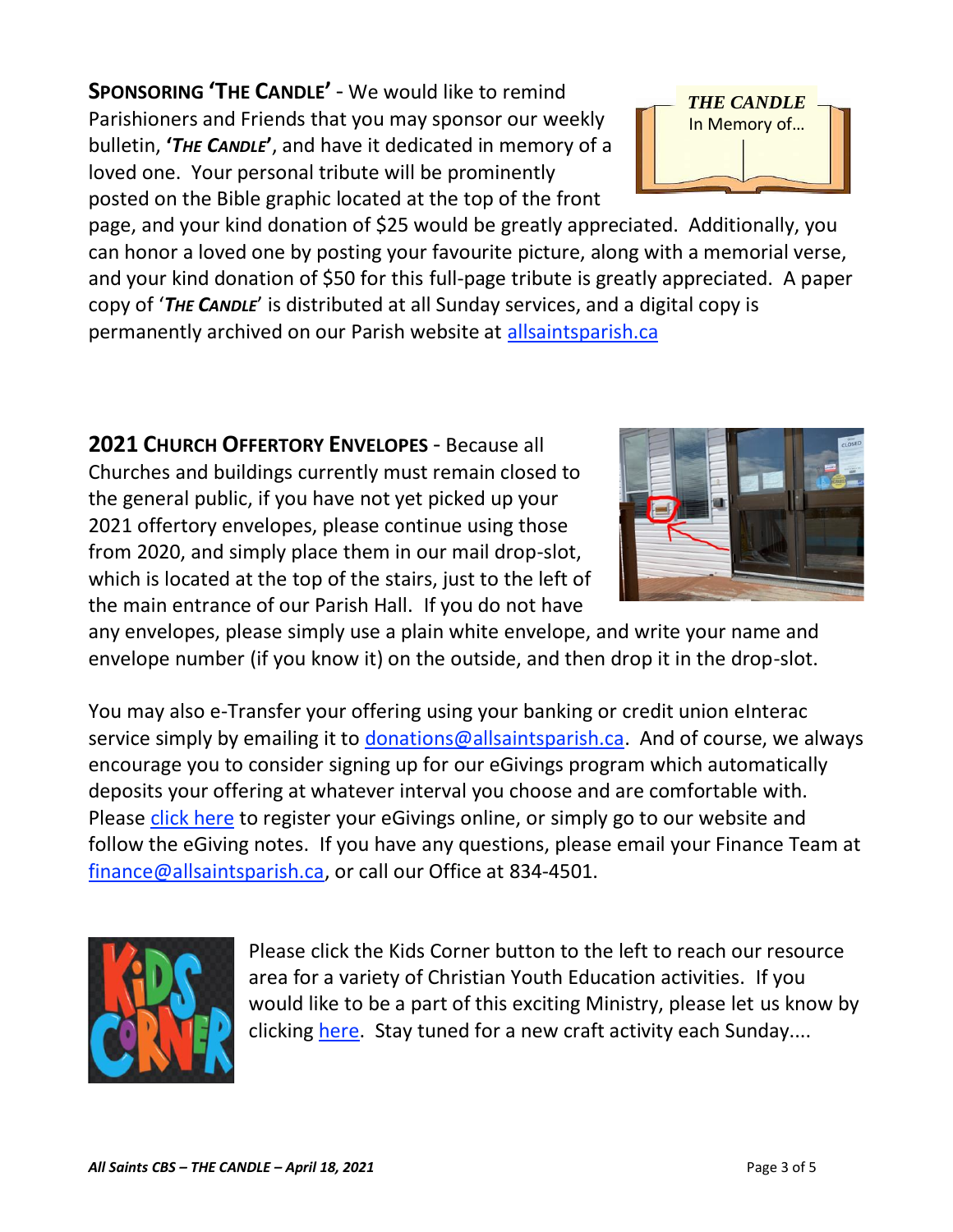## **IN MEMORIAM – GENERAL FUND**

- In loving memory of *Edward Woodland*, remembering his death on April 19, 2018 – by Elizabeth & Jim Tilley and Family
- In loving memory of *Eric Taylor* by Pat Fagan